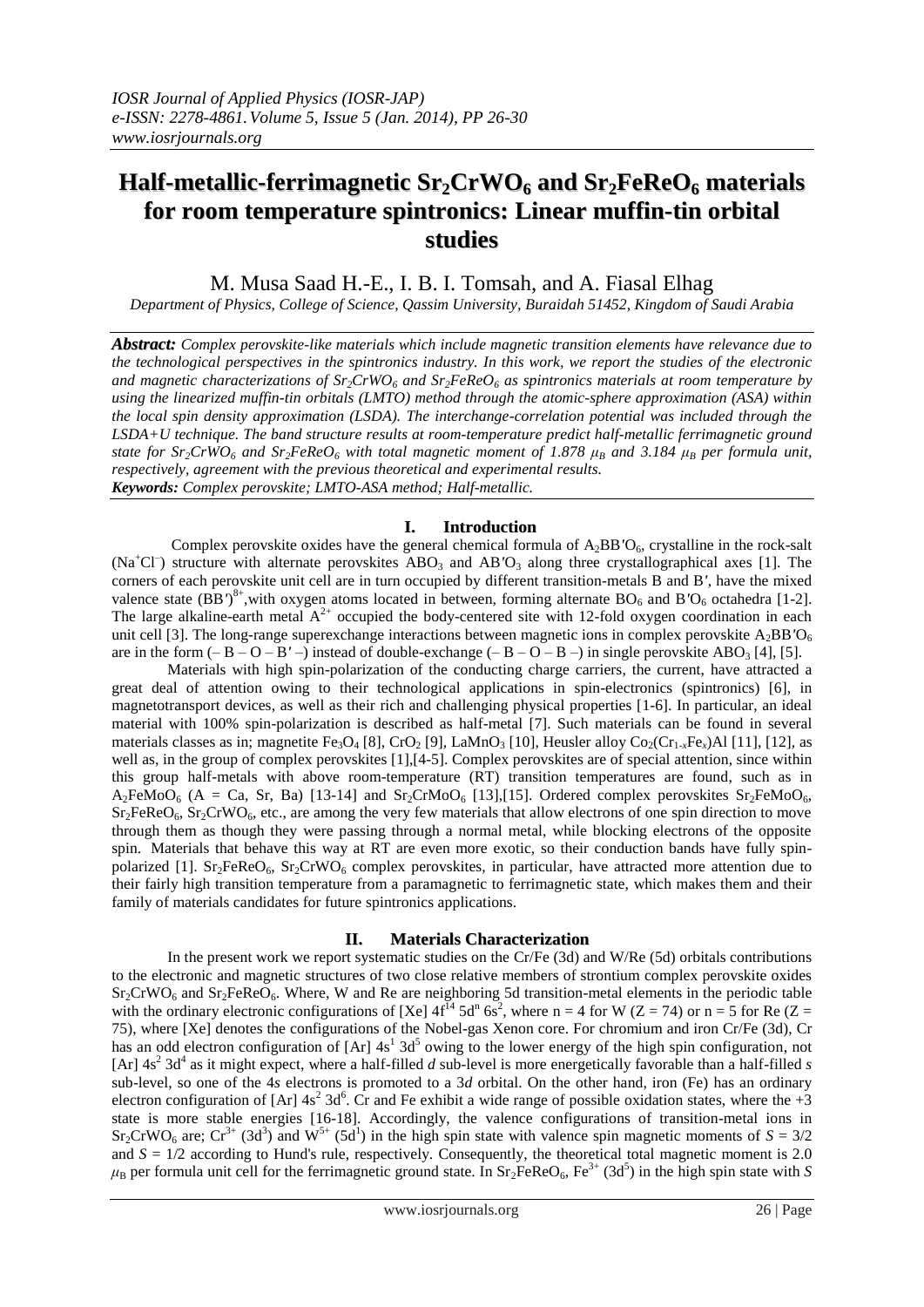$= 5/2$  and Re<sup>5+</sup> (5d<sup>2</sup>) is highly ionized with valence spin magnetic moment of *S* = 1. As a result, the total magnetic moment for the ferrimagnetic ground state is  $3.0 \mu_B$  per Sr<sub>2</sub>FeReO<sub>6</sub>.

For cubic  $Sr_2CrWO_6$  and  $Sr_2FeReO_6$  complex perovskites with space group Fm-3m (No. 225), we used the experimental lattice constants of  $a = 7.890 \text{ Å}$  from (Ref. 19) and  $a = 7.832 \text{ Å}$  from (Ref. 1), respectively, closed to the theoretical values calculated using SPuDS [18] 7.880 Å and 7.886 Å, correspondingly. The magnetic structure in complex perovskites can be assigned to the AFM superexchange interactions between two very different transition magnetic ions [1],[17], such as Cr/Fe (3d) and W/Re (5d), in this work, via intermediated  $O<sup>2</sup>$ ions ( $Cr/Fe - O - W/Re$ ). In addition to, the naturally small magnetic moment at W/Re (5d) is believed to be not intrinsic but is induced by the strong magnetic ions Cr/Fe (3d).

#### III. **Calculation method**s

The first-principles linear muffin-tin orbital (LMTO) method with atomic-sphere approximation (ASA) has been employed to perform self-consistent band structure calculations within the local spin density approximation (LSDA). In LMTO-ASA, which is similar to the multiple-scattering Korringa-Kohn-Rostoker (KKR) method [20] , the potential is approximated by a muffin tin potential, i.e., it is spherically symmetric around the atomic sites and constant in the interstitial volume. Moreover, ASA takes the one-electron potential and charge density to be spherically symmetric inside space-filling Wigner-Seitz (WS) spheres whose overlap is neglected, the interstitial volume, now integrating to zero [20]. The von Barth–Hedin parameterization for exchange-correlation potential is used in the calculations [1], [17]. The Hartree potential is expanded in term of spherical harmonic up to 6, therefore, Sr (5s 4p 4d), Cr/Fe (4s 4p 3d), Mo (5s 5p 4d), W (6s 6p 5d) and O (2s 2p) LMTOs were input as valence states, while Sr (4s), Cr/Fe (3p), Mo (4s 4p), W (5p 4f) fixed as semicore states in the unit cells. It has been established that the structures are close enough, that no empty sphere (ES) is needed to introduce the unit cells [1]. The numbers of divisions along a reciprocal lattice vector which will set up the mesh for integrating valence state are selected as  $(6 \times 6 \times 6)$ . Special k points of 50 in the irreducible Brillouin zone (IBZ) were used in band structure and density of states calculations. A single kappa LMTOs basis set is expanded in spherical harmonic up to the angular momentum  $l_{\text{max}} = 6$ , was used for the valence-band charge densities and potential inside the non-overlapping muffin-tin spheres [20]. The interchange-correlation potential was included through the LSDA+*U* technique, where the on-site Coulomb energy (*U*) has been in used. The correlation parameters, Coulomb energy (*U*) and Hund's rule exchange (*J*), were utilized for strongly correlated 3d and weakly 5d electrons in the calculations. The Hubbard parameters ( $U = 4.0$  eV,  $J = 0.98$  eV) are used for Cr/Fe (3d) states (Refs. 1.0 and 17), even as  $(U = 1 \text{ eV}, J = 0.96 \text{ eV})$  are used for W/Re (5d) states (Refs. 1 and 17). The resolving of spin up and down in total and partial densities of states for  $Sr_2CrWO_6$  and  $Sr<sub>2</sub>FeReO<sub>6</sub>$  were calculated and obtained from the LSDA+*U* calculations.

#### **IV. Results and Discussion**

Fig. 1 illustrates the total densities of states (TDOSs) of  $Sr_2CrWO_6$  and  $Sr_2FeReO_6$  from band structure LSDA+*U* calculations. The obtained results of  $Sr_2$ CrWO<sub>6</sub> and  $Sr_2$ FeReO<sub>6</sub> are in agreement with previous LSDA+*U* calculations [1],[17],[22]. In spin-up TDOSs, there are energy gaps of about 1.33 eV in Sr<sub>2</sub>CrWO<sub>6</sub> and 2.18 eV in  $Sr_2FeReO<sub>6</sub>$  between the occupied Cr/Fe (3d) and unoccupied W/Re (5d) partial bands. Since the energy gap in the spin-up produces from the antiferromagnetic coupling between Cr/Fe (3d) and W/Re (5d) states, as shown in Fig. 2, this situation emerges as peaks of 3d and 5d bands polarized antiferromagnetically demonstrate the Cr/Fe (3d) ↑ and W/Re (5d) ↓ form. Therefore, the spin-up electrons are insulating while the spin-down electrons are metallic, resulting in full (100%) spin-polarized of the conduction electrons at  $E_F$ . For that reason,  $Sr_2CrWO_6$  and  $Sr_2FeReO_6$  materials allow electrons of spin-down direction to move through them as though they were passing through a metal, while blocking electrons of the spin-up.



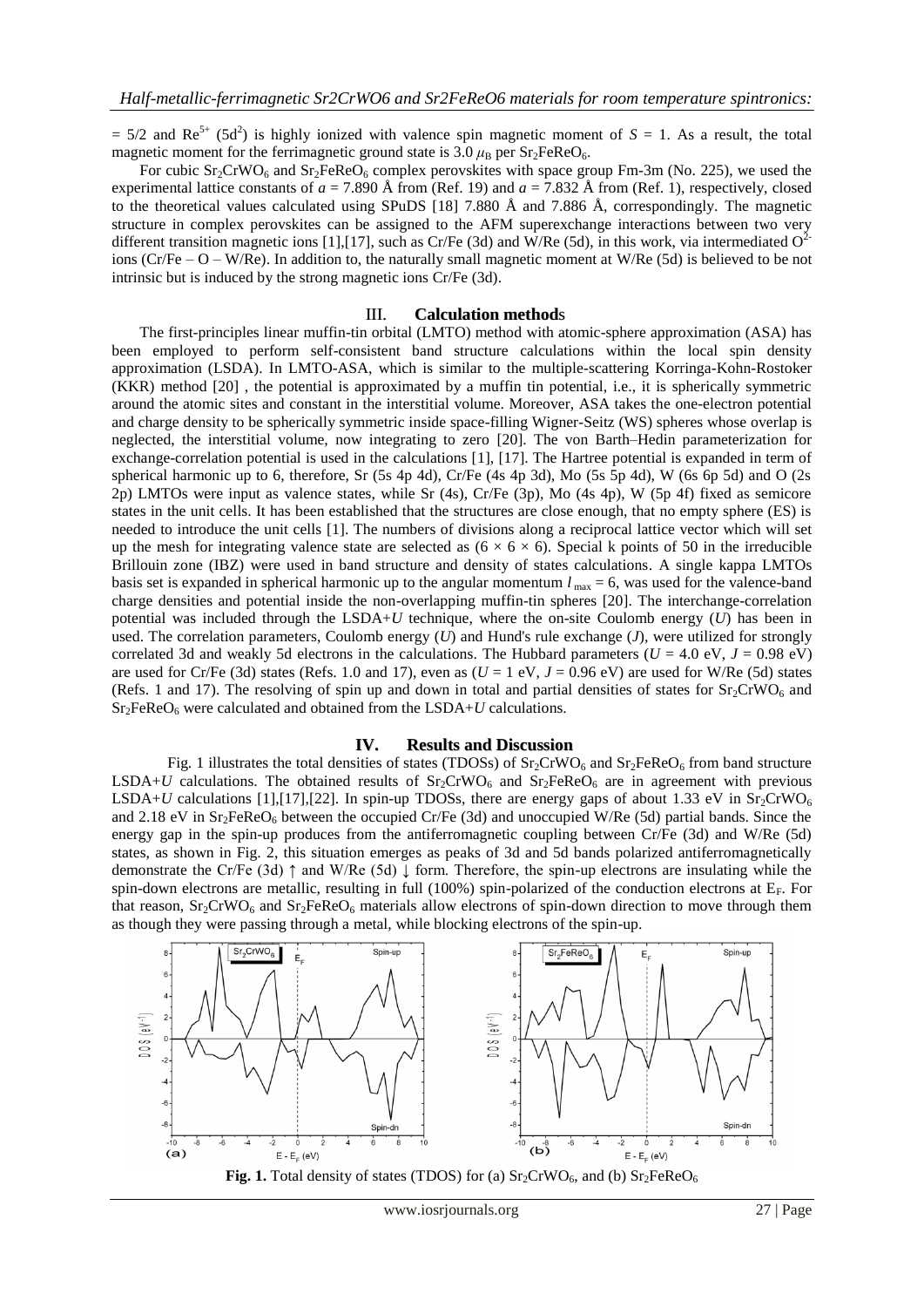



As seen in Fig. 2, the conduction bands in spin-down orientation is attributed mainly to the contributions of W (5d) and Re (5d) ions with tiny contributions of Cr (3d) and Fe (3d), correspondingly. Compare the TDOSs with PDOSs, the level distributions in of  $Sr_2CrWO_6$  and  $Sr_2FeReO_6$  are overall very similar, except a peak between 1.0 eV and 3.0 eV, above  $E_F$ , is higher in  $Sr_2FeReO_6$  than in  $Sr_2CrWO_6$ . This dissimilarity, as seen in Fig. 2, due to the extra electron in Re  $(5d^2)$  than in W  $(5d^1)$ .

In order to understand in some more detail the origin of the electronic and magnetic characters of  $Sr<sub>2</sub>CrWO<sub>6</sub>$  and  $Sr<sub>2</sub>FeReO<sub>6</sub>$ , we critically examine the partial electronic density of states (PDOS) of these systems. The basic critical ingredients in the TDOS are the *d* states of the Cr/Fe and W/Re atoms, which in turn are split into t<sub>2g</sub> and e<sub>g</sub> states by the octahedral crystal field (OCF) produced by the oxygen octahedra. The t<sub>2g</sub> states having lower energy and place for three electrons per spin channel, whereas the  $e_g$  states are higher in energy and have places for two electrons per spin channel. Furthermore, due to the exchange splitting,  $t_{2g}$  bands degenerate into double orbitals ( $d_{xz}$  and  $d_{yz}$ ) and one singlet orbital ( $d_{xy}$ ), while  $e_g$  bands degenerate into two singlet orbitals ( $d_{x2-y2}$  and  $d_{z2}$ ), as seen in Fig. 3, which show the partial densities of states of  $t_{2g}$ ,  $e_g$  and 2p orbitals in  $Sr_2CrWO_6$  and  $Sr_2FeReO_6$ .

From the PDOS in Fig.3 (a), the threefold degenerate Cr  $t_{2g}$  states of the spin-up channel are filled  $Cr^{3+}$ (3d<sup>3</sup>: t<sub>2g</sub><sup>3</sup>); consequently the d<sub>xy</sub> $\uparrow$ , d<sub>xz</sub> $\uparrow$  and d<sub>yz</sub> $\uparrow$  orbitals are at the energy range, about –7 eV ~ –1.5 eV in the valance bands. Therefore, the E<sub>F</sub> ends up in the CF gap of  $\Delta_0 \approx 1.5$  eV between Cr t<sub>2g</sub> and e<sub>g</sub> states. A similar situation is observed in the half-metallic close-relative  $Sr_2FeReO<sub>6</sub>$  [21], [22]. Due to the antiferromagnetic coupling in  $Cr(3d) - W(5d)$ , it is the spin-down channel in W (5d) which is the occupied one, and it contains one electron in t<sub>2g</sub> states W<sup>5+</sup> (5d<sup>1</sup>: t<sub>2g</sub><sup>1</sup>). This means that the W (5d) t<sub>2g</sub> spin-down states are only filled to about one-two, resulting in high density of states of  $d_{xy}$  and  $d_{yz}$  at the  $E_F$  in spin-down channel. In addition to, due to hybridization between states in Sr<sub>2</sub>CrWO<sub>6</sub>, Cr t<sub>2g</sub> $\downarrow$  states achieved small occupation, while W (5d) states in the spin-up channel are essentially empty; hybridization with Cr  $t_{2g}$ ↑ states results nevertheless in a finite, small occupation above  $E_F$ .



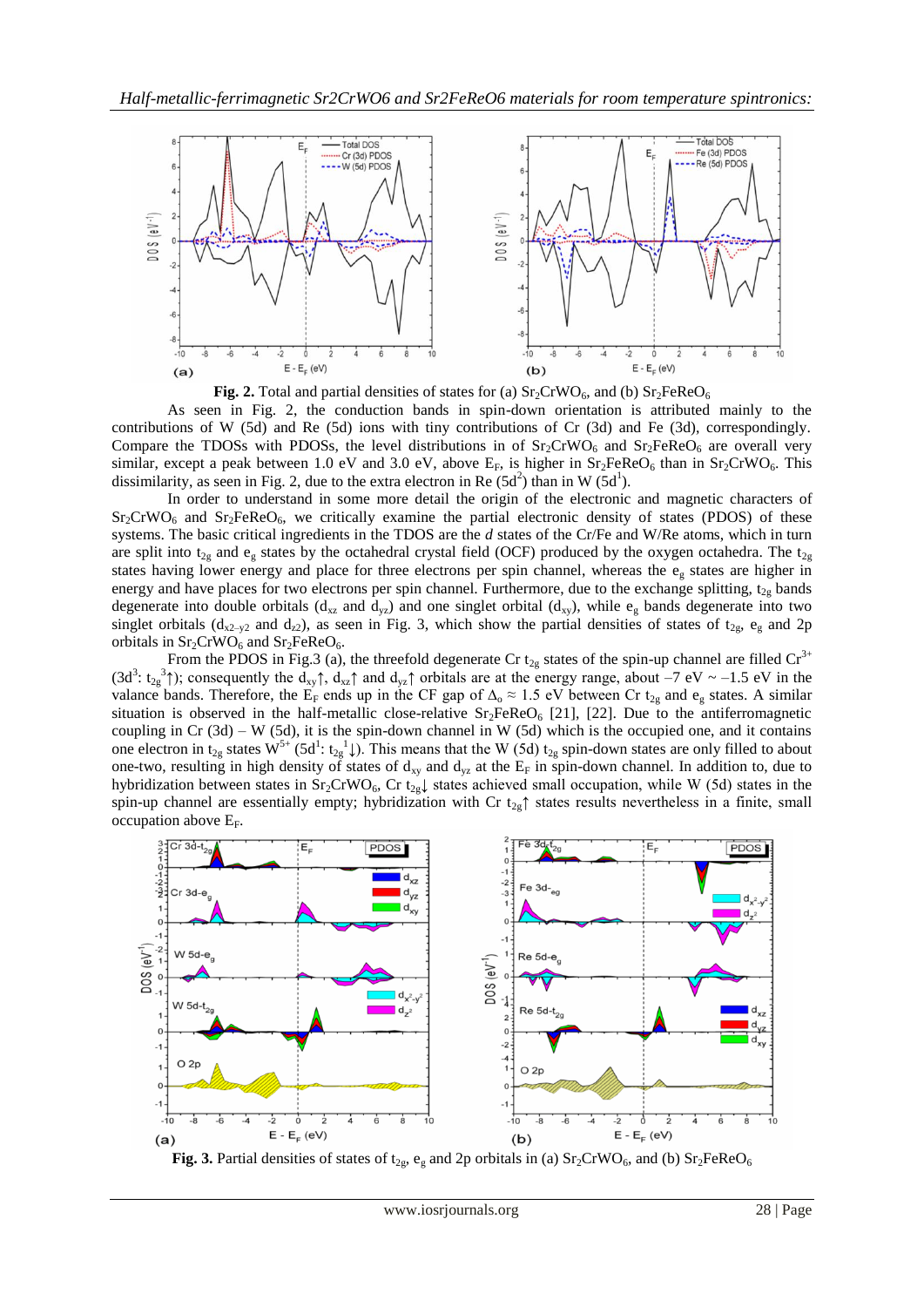On the other hand, from the PDOS in Fig.3 (b), the Fe  $t_{2g}$  and  $e_g$  states are full-filled in the spin-up orientation; Fe<sup>3+</sup> (3d<sup>5</sup>: t<sub>2g</sub><sup>3</sup>) eg<sup>2</sup>) in the high spin state; the electronic configuration can be set of orbitals as  $(d_{xy}\uparrow)^1$ ,  $(d_{xz}\uparrow$  and  $d_{yz}\uparrow)^2$ ,  $(d_{x2-y2})^1$  and  $(d_{z2})^1$  extend from -8.0 eV to -2.0 eV in the valence bands. The exchange splitting is about 7.5 eV, larger than the CF splitting,  $\Delta_0 \approx 2.25$  eV, resulting in the high-spin of Fe (3d) states. At the same time, spin-down channel in Re (5d) which is the occupied one, and it contains two electrons in  $t_{2g}$ states  $\text{Re}^{5+}$  (5d<sup>2</sup>: t<sub>2</sub><sup>2</sup>). Therefore, the Re t<sub>2g</sub> spin-down states are only filled to about two-three, emerged as a high spin-down DOS of  $d_{xy}$  and  $d_{yz}$  at E<sub>F</sub>. Inversely, neither Fe  $t_{2g}$  nor Re (5d) $\uparrow$  states have contributed to the bands around  $E_F$ , while the O (2p) bands are at a much lower energy from –9.0 to –2.0 eV.

Finally, the magnetic structure in  $Sr_2CrWO_6$  and  $Sr_2FeReO_6$  complex perovskites can be assigned to the antiferromagnetic superexchange interactions between Cr/Fe (3d) and W/Re (5d) via intermediated oxygen atoms in the 180<sup>o</sup> long-chain Cr (3d-t<sub>2g</sub>†) – O (2p<sub>π</sub>) – W (5d-t<sub>2g</sub>) and Fe (3d-t<sub>2g</sub>†) – O (2p<sub>π</sub>) – Re (5d-t<sub>2g</sub>)), correspondingly. The calculated spin magnetic moments from LSDA+*U* for Sr<sub>2</sub>CrWO<sub>6</sub> are; 2.919  $\mu_B$  for Cr, – 1.044  $\mu_B$  for W with a total magnetic moment of 1.878  $\mu_B$ , which is 94% agreement with the later LSDA+*U* result, 2.01  $\mu_B$  [18], [22]. For Sr<sub>2</sub>FeReO<sub>6</sub>, 4.578  $\mu_B$  for Fe, -1.344  $\mu_B$  for Re, and the total magnetic moment found to be 3.184  $\mu_B$ , also, agree to the LSDA+*U* result, 3.06  $\mu_B$  [1]. The bands scheme for both compounds are illustrated in Fig. 4, the results can be resumed by means the simple model describes the effect of filling  $t_{2g}$  and e<sup>g</sup> orbitals in 3*d* and 5*d* bands for spin-up and spin-down configurations.



**Fig. 4.** Representation of the electronic density of spin-up (↑) and spin-down (↓) states in 100% electronic spinpolarized half metal in the  $Sr_2CrWO_6$  and  $Sr_2FeReO_6$  materials. The quantity of filling signifies the effect of  $t_{2g}$ and  $e<sub>v</sub>$  orbitals in 3d and 5d bands per unit volume and per unit energy  $E$ .  $E<sub>F</sub>$  is the Fermi energy.

#### V. **Conclusion**

We have comparatively studied the electronic and magnetic characterizations of complex perovskites  $Sr_2CrWO_6$  and  $Sr_2FeReO_6$  by using the linearized muffin- tin orbitals through the atomic-sphere approximation method within the local spin density approximation, including the interchange-correlation potential through the LSDA+*U* technique. The band structure results demonstrated half-metallic ferrimagnetic ground state for Sr<sub>2</sub>CrWO<sub>6</sub> and Sr<sub>2</sub>FeReO<sub>6</sub> with total magnetic moment of 1.878 μ<sub>B</sub> and 3.184 μ<sub>B</sub> per formula unit, respectively, in exact agreement with the theoretical and experimental results. The obtained HM-FiM feature in complex perovskites  $Sr_2CrWO_6$  and  $Sr_2FeReO_6$  makes these materials suitable for many applications. It established that they have a high degree of electronic spin-polarization which means that they will have the potential spin transport electronics (spintronics), where spin currents are utilized as well as charge currents.

## **Acknowledgments**

The authors gratefully acknowledge financial support from the Deanship of Scientific Research, Qassim University in KSA, under the Grant Name Research-backed research priorities for the year 1432 – 1433 AH, and Project Number 1622.